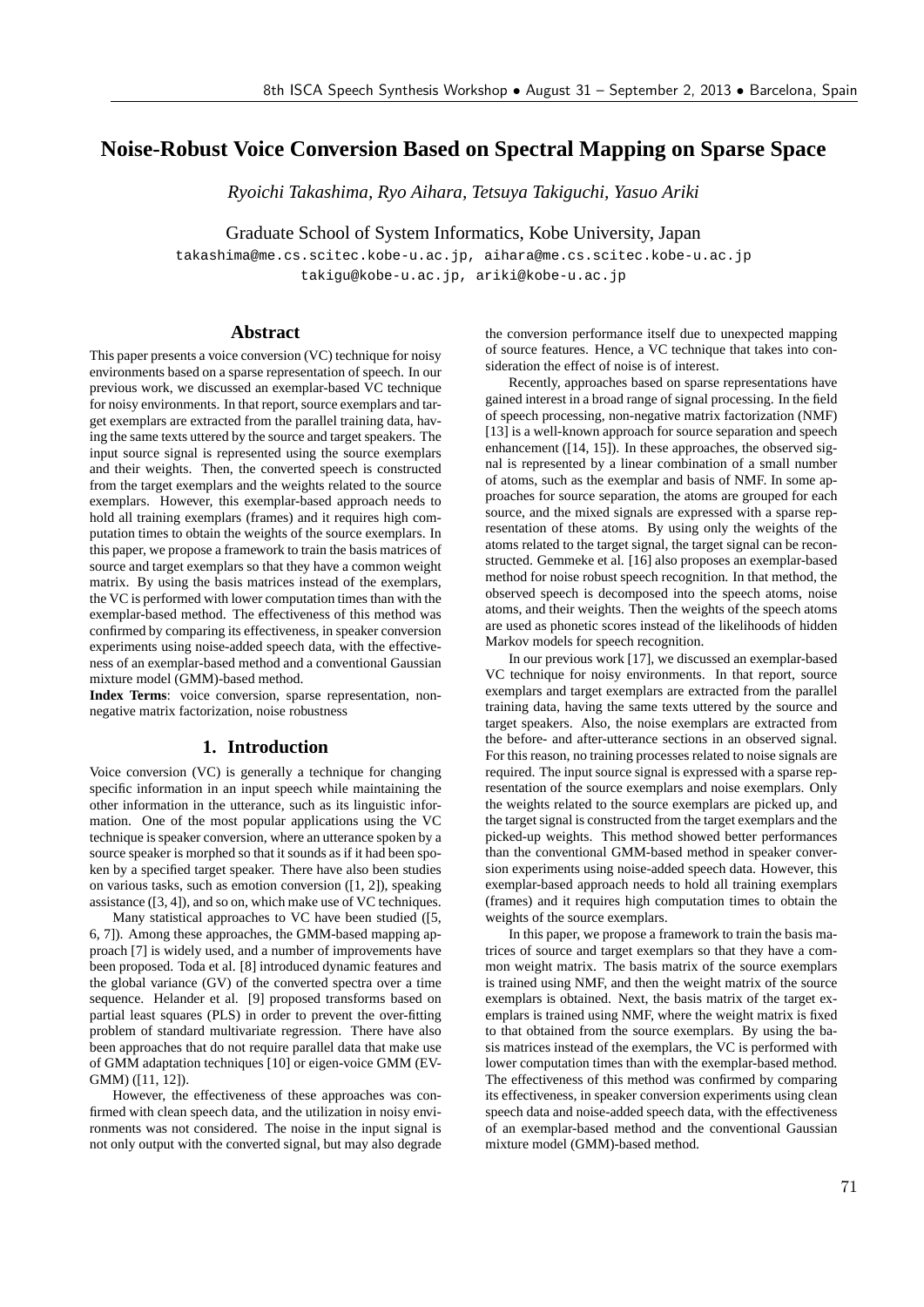

Figure 1: Voice conversion based on the sparse representation



Figure 2: Assumption of the parallelism of source and target dictionaries

## **2. Voice Conversion Based on Sparse Representation**

This section describes a VC method based on the sparse representation [17]. In the approaches based on sparse representations, the observed signal is represented by a linear combination of a small number of atoms.

$$
\mathbf{x}_{l} \approx \sum_{j=1}^{J} \mathbf{a}_{j} h_{j,l} = \mathbf{A} \mathbf{h}_{l}
$$
 (1)

 $x_l$  is the *l*-th frame of the observation.  $a_i$  and  $h_{i,l}$  are the jth atom and the weight, respectively.  $A = [\mathbf{a}_1 \dots \mathbf{a}_J]$  and  $\mathbf{h}_l = [h_{1,l} \dots h_{J,l}]^T$  are the collection of the atoms and the stack of weights. When the weight vector  $h_l$  is sparse, the observed signal can be represented by a linear combination of a small number of atoms that have non-zero weights. In this paper, the collection of atoms  $A$  and the weight vector  $h_l$  are called '*dictionary*' and '*activity*', respectively. For the frame sequence data  $X = [\mathbf{x}_1 \dots \mathbf{x}_L]$ , Eq. (1) is expressed as the inner product of two matrices.

$$
\mathbf{X} \quad \approx \quad \mathbf{AH} \tag{2}
$$

$$
\mathbf{X} = [\mathbf{x}_1 \dots \mathbf{x}_L], \quad \mathbf{H} = [\mathbf{h}_1 \dots \mathbf{h}_L] \quad (3)
$$

 $L$  is the number of the frames.

Figure 1 shows the schema of the VC method based on the sparse representation.  $D, L, J$  are the numbers of dimensions, frames and atoms, respectively. In this method, the parallel dictionaries, which consist of source and target dictionaries having

This method assumes that when the source signal and the target signal are expressed with sparse representations of the source dictionary and the target dictionary, respectively, then, the obtained activity matrices are approximately equivalent as shown in Figure 2. Based on this assumption, the activity of the source signal estimated with the source dictionary can be substituted for that of the target signal. Therefore, as shown in Figure 1, the input source signal is represented using the source dictionary and the activity. Then, the converted speech is constructed from the target dictionary and the activity related to the source dictionary.

This VC method can be combined with an NMF-based noise reduction method. Then, the noise dictionary is extracted from the before- and after-utterance sections in an observed signal, and the noise dictionary is concatenated with the source dictionary. The noisy source signal is expressed with a sparse representation of the source dictionary and noise dictionary. Only the weights related to the source dictionary are picked up, and the target signal is constructed from the target dictionary and the picked-up weights.

However, this exemplar-based approach defines the parallel dictionary with the parallel training data themselves. Hence, this method needs to hold all training exemplars (frames) and it requires high computation times to obtain the weights of the source exemplars. In conventional NMF-based noise reduction methods, the dictionary  $A$  is not defined with the training exemplars, but with much fewer bases. These bases are trained using the NMF in advance. However, when the basis matrices of source exemplars and target exemplars are trained using the NMF independently, the parallelism of the source and target dictionaries shown in Figure 2 is lost.

Therefore, in this paper, we propose a framework to train the basis matrices of source and target exemplars so that they have a common weight matrix. By using the basis matrices instead of the exemplars, the VC is performed with lower computation times than with the exemplar-based method.

## **3. Proposed Method**

### **3.1. Training of the Parallel Basis Matrices**

This section describes the framework to train the basis matrices of source and target exemplars. We optimize the source basis matrix  $A^s$  and target basis matrix  $A^t$  so that when the source signal and target signal are expressed with sparse representations of  $A^s$  and  $A^t$ , respectively, the obtained activity matrices are equivalent, as shown in Figure 2.

Table 1 shows the algorithm of the training of the parallel basis matrices. At first, for the training source data (exemplars)  $X^s$ , the basis matrix  $A^s$  and the activity matrix  $H^s$  are optimized using the NMF with the sparse constraint [16]. In the framework of the NMF with the sparse constraint, it minimizes the following cost function:

$$
d(\mathbf{X}^s, \mathbf{A}^s \mathbf{H}^s) + ||(\lambda \mathbf{1}^{(1 \times L)}) \cdot \mathbf{H}^s||_1 \quad s.t. \quad \mathbf{A}^s, \ \mathbf{H}^s \ge 0. \tag{4}
$$

Here, .∗ and 1 are an element-wise multiplication and an allone vector, respectively. The first term is the Kullback-Leibler (KL) divergence between  $X^s$  and  $A^sH^s$ . The second term is the sparse constraint with the L1-norm regularization term that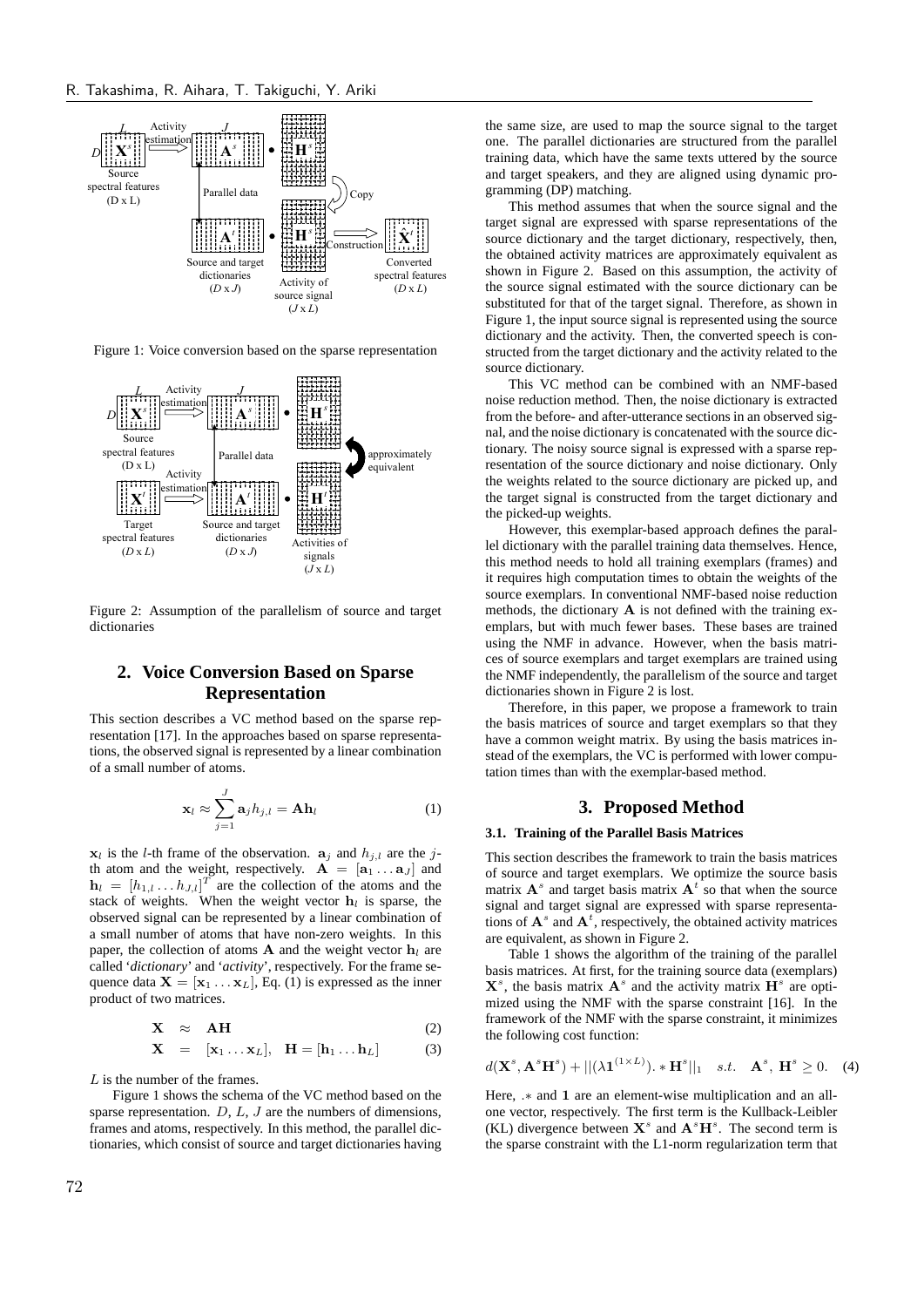Table 1: Algorithm of the training of the parallel basis matrices

| Training of source basis matrix $A^s$                                                    |
|------------------------------------------------------------------------------------------|
| $\bullet$ Set source training exemplars to $\mathbf{X}^s$                                |
| • Optimize $A^s$ and $H^s$ by Eq. (5) and (6)                                            |
| Training of target basis matrix $At$                                                     |
| • Set target training exemplars to $Xt$                                                  |
| • Fix the activity matrix to $\mathbf{H}^{s}$ , and optimize $\mathbf{A}^{t}$ by Eq. (8) |
|                                                                                          |

causes  $\mathbf{H}^s$  to be sparse.  $\lambda$  is the weight of the sparse constraint.  $A<sup>s</sup>$  and  $H<sup>s</sup>$  minimizing (4) are estimated iteratively applying the following update rules:

$$
\mathbf{A}_{n+1}^{s} = \mathbf{A}_{n}^{s} \cdot * (\mathbf{H}_{n}^{s} (\mathbf{X}^{s} \cdot / \mathbf{A}_{n}^{s} \mathbf{H}_{n}^{s})^{T} \cdot / \mathbf{H}_{n}^{s} \mathbf{1}^{(1 \times D)})^{T}(5)
$$

$$
\mathbf{H}_{n+1}^{s} = \mathbf{H}_{n}^{s} \cdot * (\mathbf{A}_{n}^{s} (\mathbf{X}^{s} \cdot / (\mathbf{A}_{n}^{s} \mathbf{H}_{n}^{s})))
$$

$$
\cdot / (\mathbf{A}_{n}^{s} \mathbf{1}^{(J \times L)} + \lambda \mathbf{1}^{(1 \times L)})
$$
(6)

where  $\sqrt{ }$  and 1 are an element-wise division and an all-one matrix, respectively.

Next, using the activity matrix  $\mathbf{H}^{s}$  obtained by Eq. (6), the target basis matrix  $A<sup>t</sup>$  of the training target exemplars  $X<sup>t</sup>$  is optimized. Then,  $A<sup>t</sup>$  is optimized so that the activity matrix is equivalent to  $\mathbf{H}^{s}$ , i.e.  $\mathbf{A}^{t}$  is optimized to minimize the following cost function:

$$
d(\mathbf{X}^t, \mathbf{A}^t \mathbf{H}^s) \quad s.t. \quad \mathbf{A}^t \ge 0. \tag{7}
$$

In this optimization, the activity matrix is fixed to  $\mathbf{H}^{s}$ , and only  $A<sup>t</sup>$  is updated by the following update rule:

$$
\mathbf{A}_{n+1}^t = \mathbf{A}_n^t \cdot * (\mathbf{H}^s (\mathbf{X}^t . / \mathbf{A}_n^t \mathbf{H}^s)^T . / \mathbf{H}^s \mathbf{1}^{(1 \times D)})^T . (8)
$$

#### **3.2. Voice Conversion of Noisy Source Signal**

#### *3.2.1. Estimation of Activity from Noisy Source Signal*

From the before- and after-utterance sections in the observed (noisy) signal, the exemplars (frames) of the noise are extracted, and the noise dictionary is structured from the noise exemplars for each utterance. For this reason, no training processes related to noise signals are required. In the approach based on the sparse representation, the spectrum of the noisy source signal at frame l is approximately expressed by a non-negative linear combination of the source dictionary, noise dictionary, and their activities.

$$
\mathbf{x}_{l} = \mathbf{x}_{l}^{s} + \mathbf{x}_{l}^{n}
$$
\n
$$
\approx \sum_{j=1}^{J} \mathbf{a}_{j}^{s} h_{j,l}^{s} + \sum_{k=1}^{K} \mathbf{a}_{k}^{n} h_{k,l}^{n}
$$
\n
$$
= [\mathbf{A}^{s} \mathbf{A}^{n}] \begin{bmatrix} \mathbf{h}_{l}^{s} \\ \mathbf{h}_{l}^{n} \end{bmatrix} \quad s.t. \quad \mathbf{h}_{l}^{s}, \mathbf{h}_{l}^{n} \ge 0
$$
\n
$$
= \mathbf{A} \mathbf{h}_{l} \quad s.t. \quad \mathbf{h}_{l} \ge 0 \tag{9}
$$

 $x_i^s$  and  $x_i^n$  are the magnitude spectra of the source signal and the noise, respectively.  $\mathbf{A}^s$ ,  $\mathbf{A}^n$ ,  $\mathbf{h}_l^s$  and  $\mathbf{h}_l^n$  are the source dictionary (basis matrix) trained by Eq. (5), noise dictionary (exemplars), and their activities at frame  $l$ , respectively. Given the spectrogram, (9) can be written as follows:

$$
\mathbf{X} \approx [\mathbf{A}^s \mathbf{A}^n] \begin{bmatrix} \mathbf{H}^s \\ \mathbf{H}^n \end{bmatrix} \quad s.t. \quad \mathbf{H}^s, \mathbf{H}^n \ge 0
$$
  
=  $\mathbf{A}\mathbf{H} \quad s.t. \quad \mathbf{H} \ge 0.$  (10)

In order to consider only the shape of the spectrum,  $X, A<sup>s</sup>$ and  $A<sup>n</sup>$  are first normalized for each frame, basis or exemplar so that the sum of the magnitudes over frequency bins equals unity.

$$
\begin{array}{rcl}\nM & = & 1^{(D \times D)}X \\
X & \leftarrow & X./M \\
A & \leftarrow & A./(1^{(D \times D)}A)\n\end{array} (11)
$$

The joint matrix  $H$  is estimated based on NMF with the sparse constraint that minimizes the following cost function:

$$
d(\mathbf{X}, \mathbf{A}\mathbf{H}) + ||(\lambda \mathbf{1}^{(1 \times L)}) \cdot \mathbf{H}||_1 \quad s.t. \quad \mathbf{H} \ge 0. \tag{12}
$$

The weights of the sparsity constraints can be defined for each basis and exemplar by defining  $\lambda^T = [\lambda_1 \dots \lambda_J \dots \lambda_{J+K}]$ . In this paper, the weights for source bases  $[\lambda_1 \dots \lambda_J]$  were set to 0.15, and those for noise exemplars  $[\lambda_{J+1} \dots \lambda_{J+K}]$  were set to 0. H minimizing (12) is estimated iteratively applying the following update rule:

$$
\mathbf{H}_{n+1} = \mathbf{H}_n \cdot * (\mathbf{A}^T (\mathbf{X}./(\mathbf{A} \mathbf{H}))) \n./(\mathbf{1}^{((J+K)\times L)} + \lambda \mathbf{1}^{(1\times L)}).
$$
\n(13)

#### *3.2.2. Target Speech Construction*

From the estimated joint matrix  $H$ , the activity of source signal  $H<sup>s</sup>$  is extracted, and by using the activity and the target dictionary, the converted spectral features are constructed. Then, the target dictionary is also normalized for each basis in the same way the source dictionary was.

$$
\mathbf{A}^t \leftarrow \mathbf{A}^t. / (\mathbf{1}^{(D \times D)} \mathbf{A}^t)
$$
 (14)

 $A<sup>t</sup>$  is the target dictionary (basis matrix) trained by Eq. (8). Next, the normalized target spectral feature is constructed, and the magnitudes of the source signal calculated in (11) are applied to the normalized target spectral feature.

$$
\hat{\mathbf{X}}^t = (\mathbf{A}^t \mathbf{H}^s) \cdot \mathbf{M} \tag{15}
$$

In this paper, the input source feature is expressed using the magnitude spectrum calculated by STFT because the magnitude spectrum is compatible with the NMF-based noise reduction. On the other hand, the converted spectral feature is expressed as a STRAIGHT spectrum [18] that is compatible with the speech synthesis. The target speech is synthesized using a STRAIGHT synthesizer. Then, F0 information is converted using a conventional linear regression based on the mean and standard deviation.

## **4. Experiments**

### **4.1. Experimental Conditions**

The proposed VC technique was evaluated by comparing it with an exemplar-based method [17] and a conventional GMMbased method [7] in a speaker conversion task using clean speech data and noise-added speech data. The source speaker and target speaker were one male and one female speaker, whose speech is stored in the ATR Japanese speech database, respectively. The sampling rate was 8 kHz.

Two hundred sixteen words of clean speech were used to construct parallel dictionaries in the methods based on the sparse representation and used to train the GMM in GMMbased method. In the exemplar-based method, the number of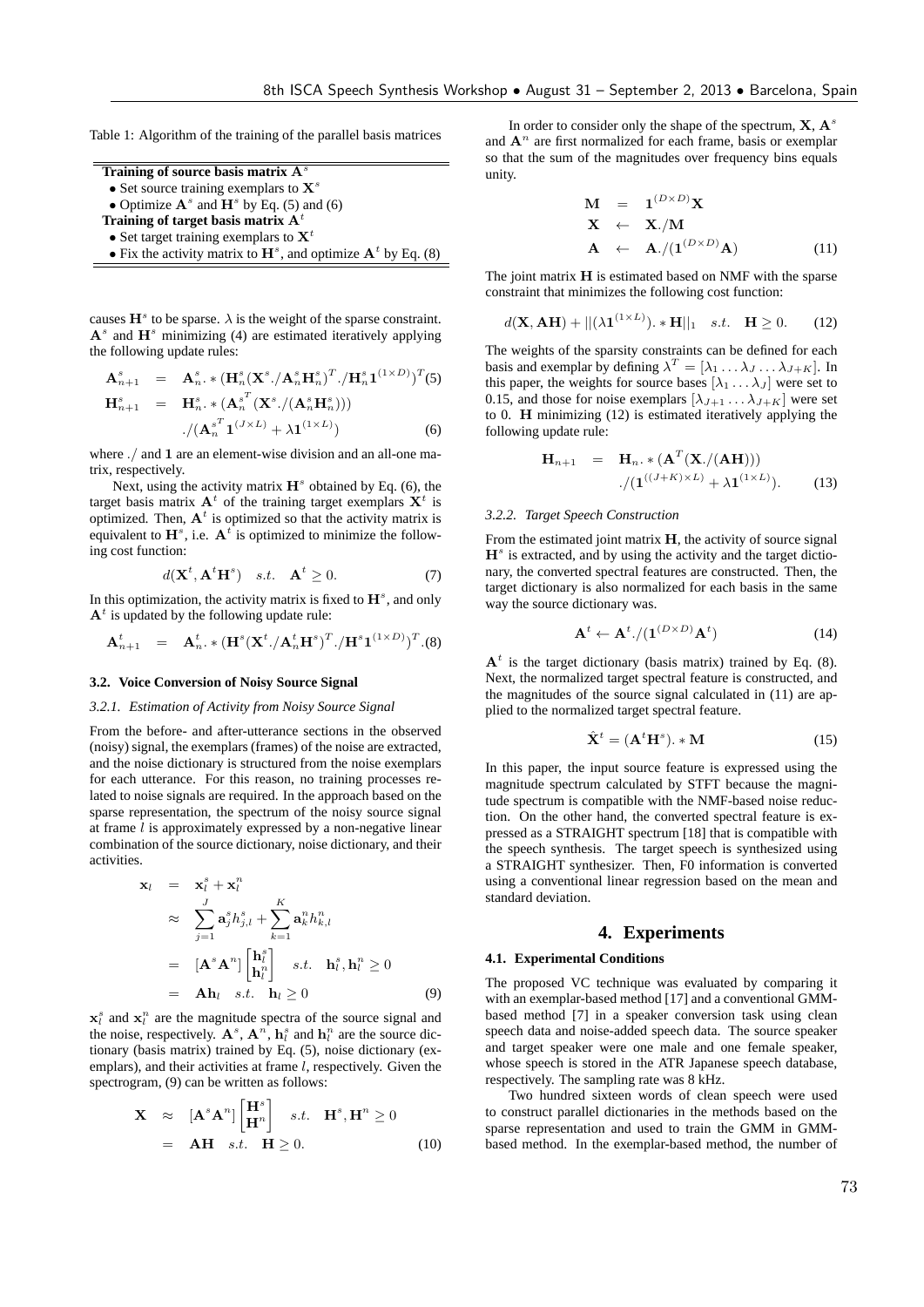

Figure 3: Mean opinion scores (MOS) for each method

exemplars of source and target dictionaries was 58,426. Then, in our proposed method, 1,000 bases were trained from the exemplars for each dictionary. Twenty-five sentences of clean speech or noisy speech were used to evaluate. The noisy speech was created by adding a noise signal recorded in a restaurant (taken from the CENSREC-1-C database) to the clean speech sentences. The SNR was 15 dB. The noise dictionary is extracted from the before- and after-utterance section in the evaluation sentence. The average number of exemplars in the noise dictionary for one sentence was 110.

In the methods based on the sparse representation, a 257 dimensional magnitude spectrum was used as the feature vectors for input signal, source dictionary and noise dictionary, and a 513-dimensional STRAIGHT spectrum was used for the target dictionary. The number of iterations used to estimate the activity was 500. In the GMM-based method, the  $1^{st}$  through  $40<sup>th</sup>$  linear-cepstral coefficients obtained from the STRAIGHT spectrum were used as the feature vectors. The number of mixtures was 64.

#### **4.2. Experimental Results**

We performed an opinion test on the naturalness and speaker individuality of the converted speech. In the opinion test, the opinion score was set to a 5-point scale (5: excellent, 4: good, 3: fair, 2: poor, 1: bad). The tests were carried out with 7 subjects. For the evaluation of naturalness, each subject listened to the converted speech and evaluated how natural the sample sounded. For the evaluation of speaker individuality, each subject listened to the target speech. Then the subject listened to the converted speech and evaluated how similar the converted speech and the target one.

Figure 3 shows the mean opinion scores (MOS) for each method. The error bars show 95% confidence intervals. As shown in this figure, when clean speech data was used, the performances of the three methods were not so different in both evaluation criteria. However, when noisy speech data was used, the performances of GMM-based method degraded considerably especially in naturalness. This might be because the noise caused unexpected mapping in the GMM-based method, and the speech was converted with a lack of naturalness. On the other hand, the degradations of the performances of the VC methods based on the sparse representation were less than those of GMM-based method. The performances of the proposed method were slightly lower than that of the exemplar-based method when noisy speech data was used. However, for obtainTable 2: Spectral distortion improvement ratio (SDIR) [dB] for noisy speech

| 3.8 |           | Exemplar-based Proposed GMM-based |  |
|-----|-----------|-----------------------------------|--|
|     | SDIR [dB] |                                   |  |

ing the activity matrix, the computation time of the proposed method (about 30 seconds for 1 sentence on Intel Core i7 2.80 GHz personal computer) was about 30 times faster than that of the exemplar-based method (about 910 seconds).

Table 2 shows the spectral distortion improvement ratio (SDIR) [dB] for noisy input source signal. The SDIR is defined as follows.

$$
\text{SDIR[dB]} = 10 \log_{10} \frac{\sum_{d} |\mathbf{X}^{t}(d) - \hat{\mathbf{X}}^{t}(d)|^{2}}{\sum_{d} |\mathbf{X}^{t}(d) - \mathbf{X}^{s}(d)|^{2}} \tag{16}
$$

Here,  $X^s$ ,  $X^t$  and  $\hat{X}^t$  are normalized so that the sum of the magnitudes over frequency bins equals unity. As shown in this table, the distortion improvements of the methods based on the sparse representation were higher than GMM-based method. The distortion improvements of the proposed method was slightly lower than that of the exemplar-based method.

## **5. Conclusions**

In this paper, we discussed a noise-robust VC technique based on sparse representation. We proposed a framework to train the basis matrices of source and target exemplars so that they have a common activity matrix. The basis matrix of the source exemplars is trained using the NMF. Then, the basis matrix of the target exemplars is trained using the NMF, where the weight matrix is fixed to that obtained from the source exemplars. By using the basis matrices instead of the exemplars, the VC is performed with lower computation times than with the exemplarbased method. When a noisy input signal is converted to the target signal, the noise exemplars are extracted from the beforeand after-utterance sections in an observed signal. The noisy signal is expressed with a sparse representation of the source basis matrix and noise exemplars. The target signal is constructed from the target basis matrix and the activity matrix related to the source basis matrix.

In comparison experiments between the proposed method, an exemplar-based method and a conventional GMM-based method, the proposed method showed better performances than GMM-based method when evaluating noisy speech. The performances of the proposed method were slightly lower than that of the exemplar-based method when noisy speech data was used. But for obtaining the activity matrix, the computation time of the proposed method was about 30 times faster than that of the exemplar-based method.

However, the proposed method still requires higher computation times than that of GMM-based method. While our proposed method took about 30 seconds for 1 sentence to convert speech features, the GMM-based method spent about 1 second to do this. In future work, we will investigate the optimal number of bases and evaluate the performances under other noise conditions. We will also try to introduce dynamic information, such as segment features. In addition, this method has a limitation in that it can be applied to only one-to-one voice conversation because it requires parallel speech data having the same